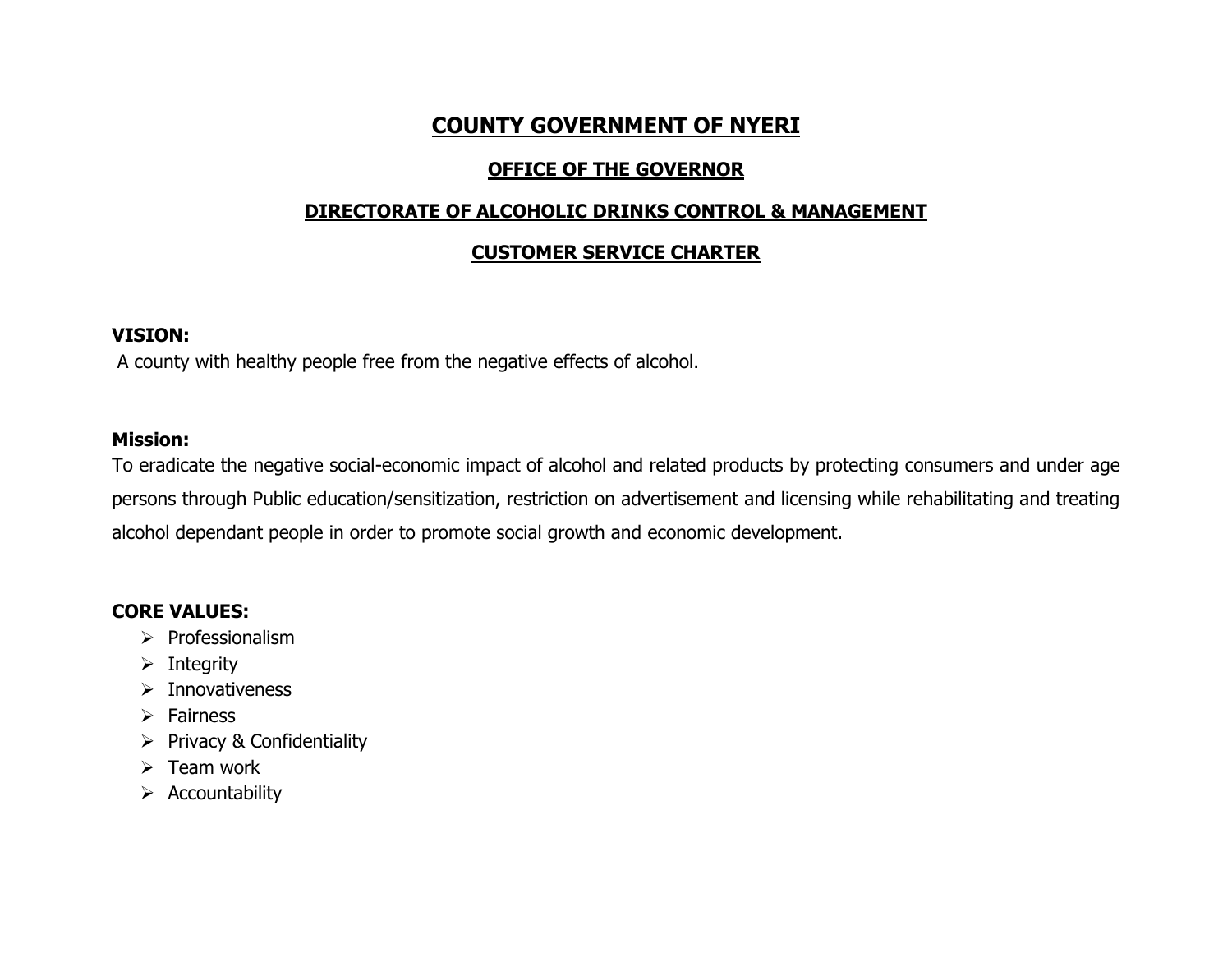## **OUR MANDATE**

The licensing and regulation of the production, sale, distribution, consumption and promotion of Alcoholic Drinks, and supporting treatment and rehabilitation programmes as per the provision of the Nyeri County Alcoholic Drinks Control and Management Act.2014.

| S/No           | <b>SERVICE</b>                                                                | REQUIREMENT<br>BY<br><b>CLIENT/CUSTOMER</b>                               | <b>CHARGES</b> | <b>TIMELINESS</b> |
|----------------|-------------------------------------------------------------------------------|---------------------------------------------------------------------------|----------------|-------------------|
| 1              | Attendance to clients/visitors/customers<br>seeking information               | Clarification & Courtesy on<br>enguiry                                    | Free           | Immediate         |
| $\overline{2}$ | Response to incoming correspondences                                          | of<br>Provision<br>accurate<br>information                                | Free           | Within 7 days     |
| 3              | Complaints                                                                    | Lodging of complaints in<br>writing through a letter or<br>email          | Free           | Within 7 days     |
| 4              | Application of liquor license                                                 | Payment of application fees<br>and submission of the<br>application forms | Kshs.1,000     | $21$ day          |
| 5              | <b>Publication of Notices</b>                                                 | <b>None</b>                                                               | Free           | 21 days           |
| 6              | Receiving objections from the public on<br>applicants by Sub-county committee | <b>None</b>                                                               | <b>None</b>    | 7 days            |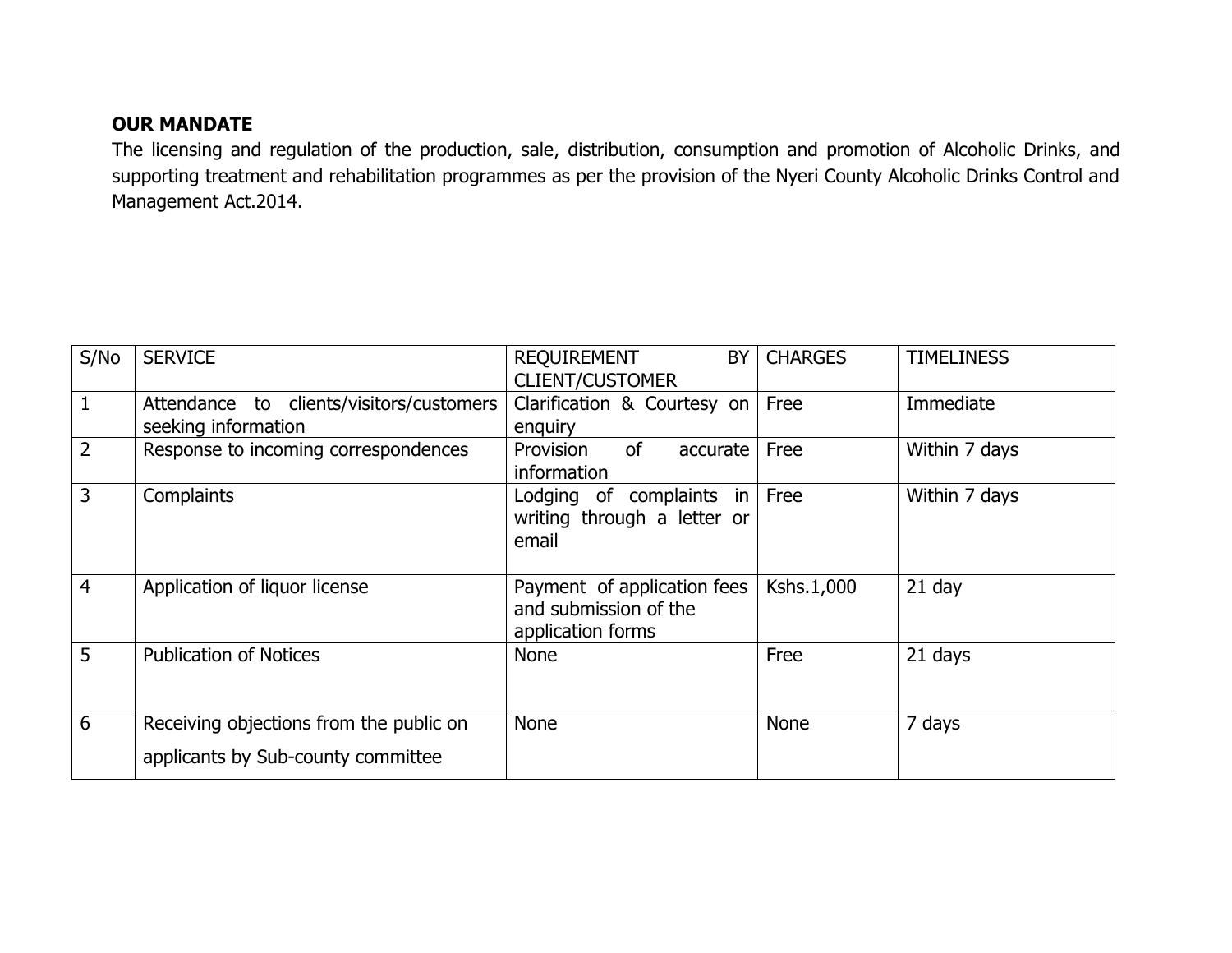| $\overline{7}$ | Informing the applicants on objections to    | <b>None</b>               | None           | 7 days                |
|----------------|----------------------------------------------|---------------------------|----------------|-----------------------|
|                | the applications by Sub-county Committee     |                           |                |                       |
|                |                                              |                           |                |                       |
| 8              | Informing the applicant on rejection and     | <b>None</b>               | <b>None</b>    | 30 days               |
|                | further comments of his application by       |                           |                |                       |
|                | <b>Sub-county Committee</b>                  |                           |                |                       |
| 9              | Recommendation by Sub-county                 | <b>None</b>               | <b>None</b>    | 3 days from the Date  |
|                | Committees to County Committee for           |                           |                | recommendations are   |
|                | licensing                                    |                           |                | made                  |
| 10             | Re-submissions/and reconsideration of the    | <b>None</b>               | None           | Within 30 days of the |
|                | rejected application to the Sub-county       |                           |                | date of notification  |
|                | committee                                    |                           |                |                       |
| 11             | Informing the client of rejection of the re- | <b>None</b>               | <b>None</b>    | Within 30 days after  |
|                | appliction.                                  |                           |                | re-Submission         |
| 12             | <b>Issuance of license</b>                   | 1) Old license (original) | License fee    | $1$ day               |
|                |                                              | 2) Copies of              | charged as per |                       |
|                |                                              | $\triangleright$ Id card  | category       |                       |
|                |                                              | Application receipt       |                |                       |
|                |                                              | License payment<br>➤      |                |                       |
|                |                                              | receipt                   |                |                       |
|                |                                              | identification            |                |                       |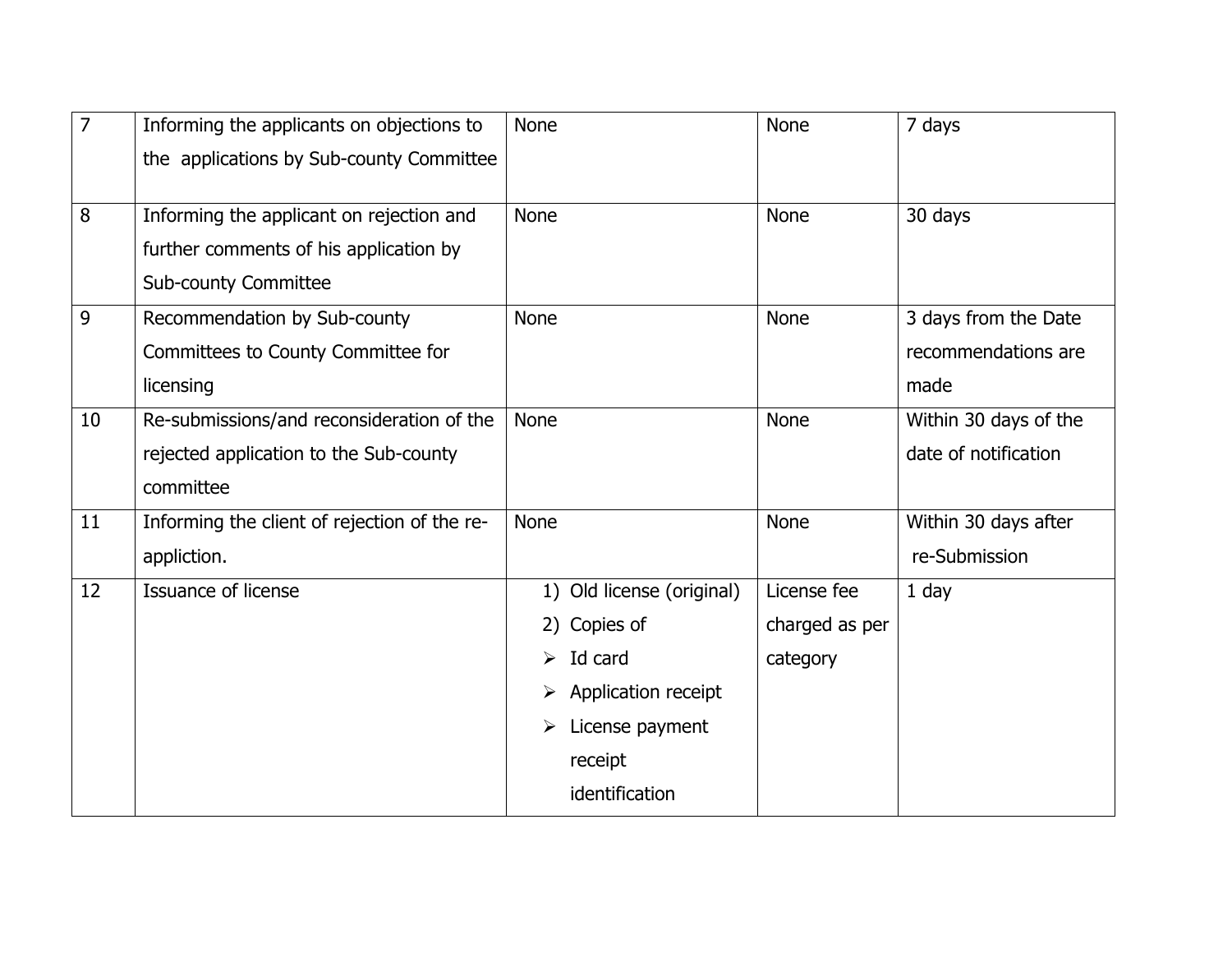| 13 | Appeal for license               | Lodge appeal in writing to    | free           | 21 days of submission |
|----|----------------------------------|-------------------------------|----------------|-----------------------|
|    |                                  | the Director                  |                |                       |
| 14 | Rehabilitation and Treatment     | Diagnosis /                   | As per the     | Continuous until      |
|    |                                  | recommendation by any         | requirements   | discharged            |
|    |                                  | health facility or a doctor / | of the         |                       |
|    |                                  | clients acceptance.           | particular     |                       |
|    |                                  |                               | rehabilitation |                       |
|    |                                  |                               | facility       |                       |
| 15 | Response to an Alcohol Emergency | Verification of the source    | Free           | immediate             |
|    |                                  | information                   |                |                       |

# **CONTACT:**

DIRECTOR ALCOHOLIC DRINKS CONTROL & MANAGEMENT P.O BOX 1112 – 10100 NYERI OFFICE: BLOCK C 3rd FLOOR ROOM 309 Email:directorateadcm@gmail.com OFFICE HOURS: 8:00am to 5:00 pm MONDAY TO FRIDAY (Weekends & Public Holidays excluded)

OR:

THE CHIEF OFFICER